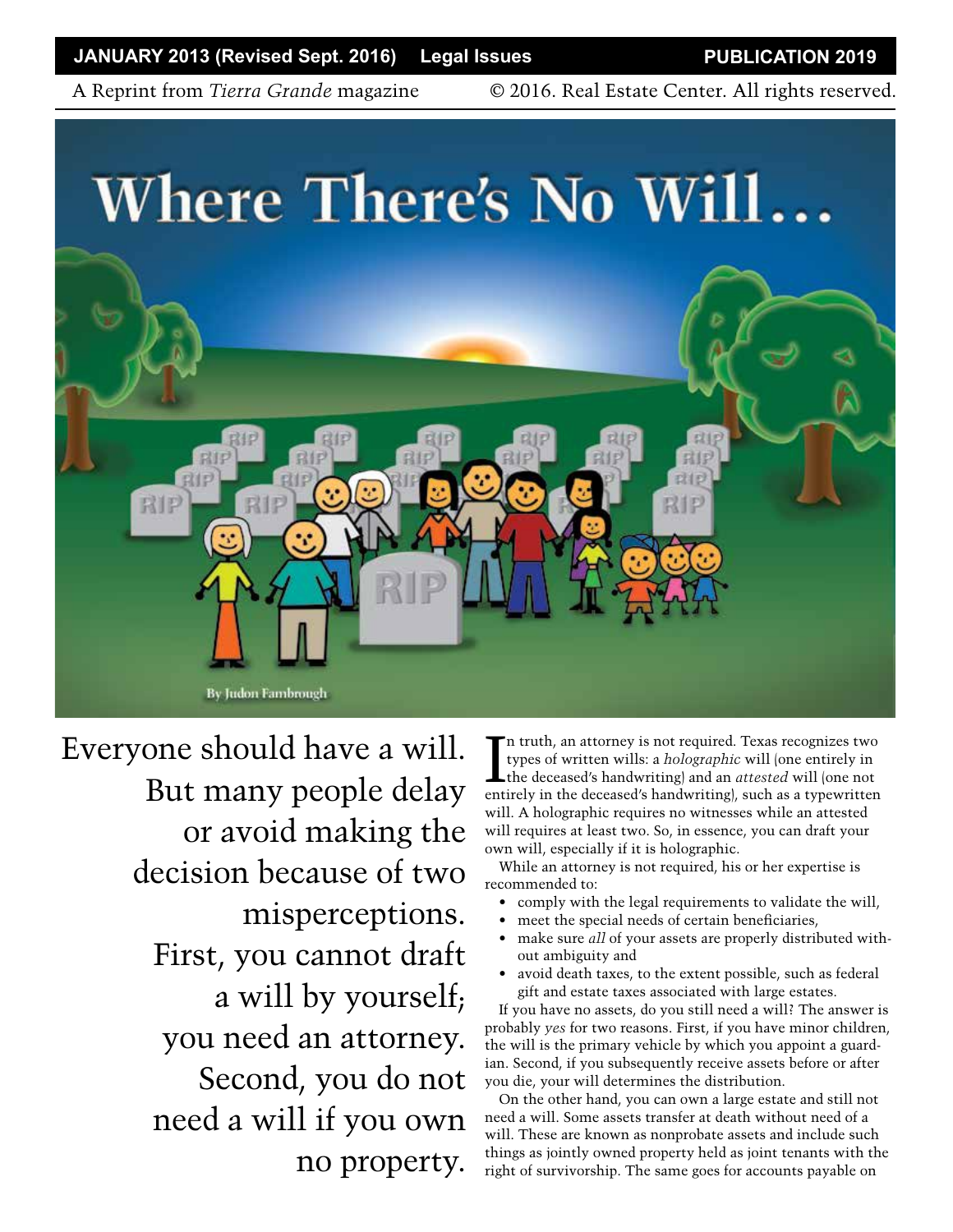death. Likewise, a life tenant's interest in a life estate passes to the designated recipients known as remaindermen when the life tenant dies. (For more information on probate-avoidance techniques, see publication 1106, "Six Ways to Avoid Probate.")

If you die without a will (intestate) and have assets subject to probate or if you die testate but do not dispose of all your assets in the will, how is this property divided?

In Texas, distribution depends on:

- whether the property is real or personal, separate or community and
- whether you are survived by a spouse, children (or their descendants), or any next of kin.

With this in mind, the rules of descent and distribution found in Sections 201.001 through 201.054 of the Texas Estates Code (TEC) govern the division. These rules are sometimes referred to as the rules of intestate succession.

Before describing the rules, an overview of what constitutes real and personal property, and the difference between separate and community property, is necessary.

*Real property* includes land (real estate) and everything firmly attached to it. Trees, houses and barns are good examples. *Personal property* is any tangible or intangible property not affixed to the ground. This includes vehicles, cattle, farm machinery and bank accounts.







*Community property* includes any property (real or personal) acquired during a marriage except property acquired by one spouse by way of gift, devise or inheritance. Each spouse owns an undivided one-half interest in this property. However, if a parent or relative gifts (gives) or devises (wills) property solely to one spouse (excluding the other), this property, even though acquired during the marriage, is that spouse's *separate* property. Any property acquired prior to the marriage remains the separate property of that spouse unless the other spouse's name is added to the title.

#### **Community Property Separate Property**



### **Division of Separate Property (Real and Personal)**

A ssume you own community property (including a home, car and truck) with your spouse. Also, you have a farm, cattle and machinery that you inherited as your home, car and truck) with your spouse. Also, you have separate property from your parents. You have no children by this marriage, a prior marriage or out of wedlock.

If you die intestate (without a will), how is your separate property divided?

Distribution of separate property is described in Sections 201.001 and 201.002 of the TEC. It comprises two categories, real and personal. In this case, the farm is real property and the cattle and machinery are personal. Three variables determine the distribution.

- Is there a surviving spouse?
- Are there surviving children (or their descendants)?
- Are there surviving relatives such as parents, brothers and sisters, aunts, uncles or grandparents?



### *Spouse Only and No Children (or their Descendants)*

If you die intestate survived by a spouse and no children (or their descendants), your spouse gets all your separate property, both real and personal property.



### *Spouse and Children (or their Descendants) Only*

If you are survived by a spouse and children (or their descendants), your spouse receives one-third of the separate *personal*  property (the cattle and the machinery), and the children (or their descendants) get the remaining two-thirds.

As to the separate *real* property (the farm), your spouse receives a life estate in one-third of the land. Your children (or their descendants) get two-thirds of the real property immediately and the remaining one-third when the spouse dies.

The issue of what happens to the primary residence located on the premises is discussed later.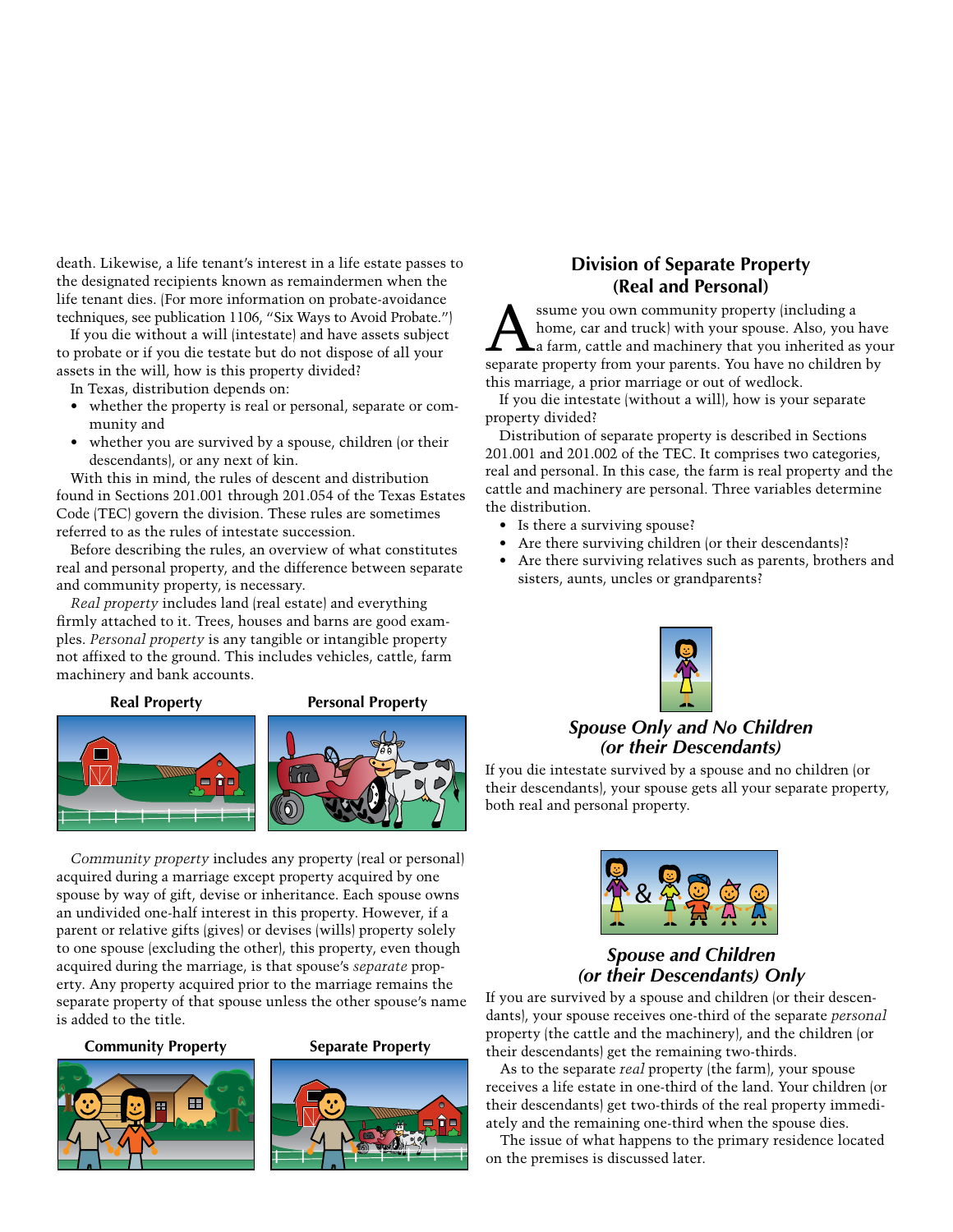

### *Spouse and Parents (or their Descendants) Only, No Children*

If you are survived by a spouse and your parents or their descendants (meaning your brothers and sisters), your spouse gets all your personal property and half of the separate real property. The parents or their descendants share in the other half of the real property according to the degree of kinship described later.

If you have no surviving spouse, then there is no differentiation between how real property and personal property is divided. It goes together.



### *Children (or their Descendants) Only*

If you are survived solely by children and no spouse, all your separate property, real and personal, goes to your children (or their descendants).



# *Parents (or their Descendants) Only*

If you are survived by your father and mother, no spouse and no children (or their descendants), your separate property, both real and personal, will be divided equally between your father and mother. If only one parent is alive and you have no surviving brothers or sisters (or their descendants), then all your separate property goes to the surviving parent. However, if you have surviving brother(s) or sister(s) (or their descendants), then the surviving parent gets half the separate property, and your brother(s) and sister(s) (or their descendants) share in the other half.



#### *Brothers and Sisters Only*

If you have no surviving spouse, no surviving children (or their descendants), and no surviving father or mother, then all your separate property, whether real or personal, goes to your surviving brothers and sisters or their descendants.



### *Maternal and Paternal Grandparents (with Possible Descendants)*

If there is no surviving spouse, no surviving children (or their descendants), no surviving parents and no surviving brothers or sisters (or their descendants), your separate property is divided equally between your maternal and paternal grandparents.

If the only survivors are your four maternal and paternal grandparents, half of the property goes to each side of the family. Each grandparent receives one-fourth of your separate property or one-half of the half going to that side of the family.

If one grandparent is dead and he or she had no surviving descendants, the surviving grandparent on that side of the family gets one-half of the separate property. But, if a deceased grandparent had surviving descendants, such as your aunts and uncles or cousins and nephews, then the surviving grandparent gets one-fourth, and the descendants of the deceased grandparent share in a fourth.

# *No Maternal or Paternal Grandparents*

If both the maternal and paternal grandparents are dead (and both had descendants), the descendants on each side of the family share in the half of the separate property going to that side of the family. If one set of grandparents is deceased and had no descendants, the descendants on the other side of the family share in all the separate property.

According to the statute, the distribution of the separate property never extends to the great-grandparents or their descendants. If no descendants of your maternal or paternal grandparents can be found, (and you have no other survivors mentioned earlier) the separate property transfers (escheats) to the state of Texas.

# **Distribution of Community Property (Marital)**

The rules of descent and distribution associated with community property are simple compared with separate property. The reason is twofold. First, the law makes no distinction between real and personal community property. Both are treated the same. Second, the distribution is limited to the surviving spouse and/or the deceased's surviving children (or their descendants). While there may be no surviving children, *there will always be a surviving spouse*: otherwise, no community property can exist.

Rules for distributing community property when the first spouse dies intestate are found in Section 201.003 of the TEC. In the opening example, the community property consists of the home and the vehicles.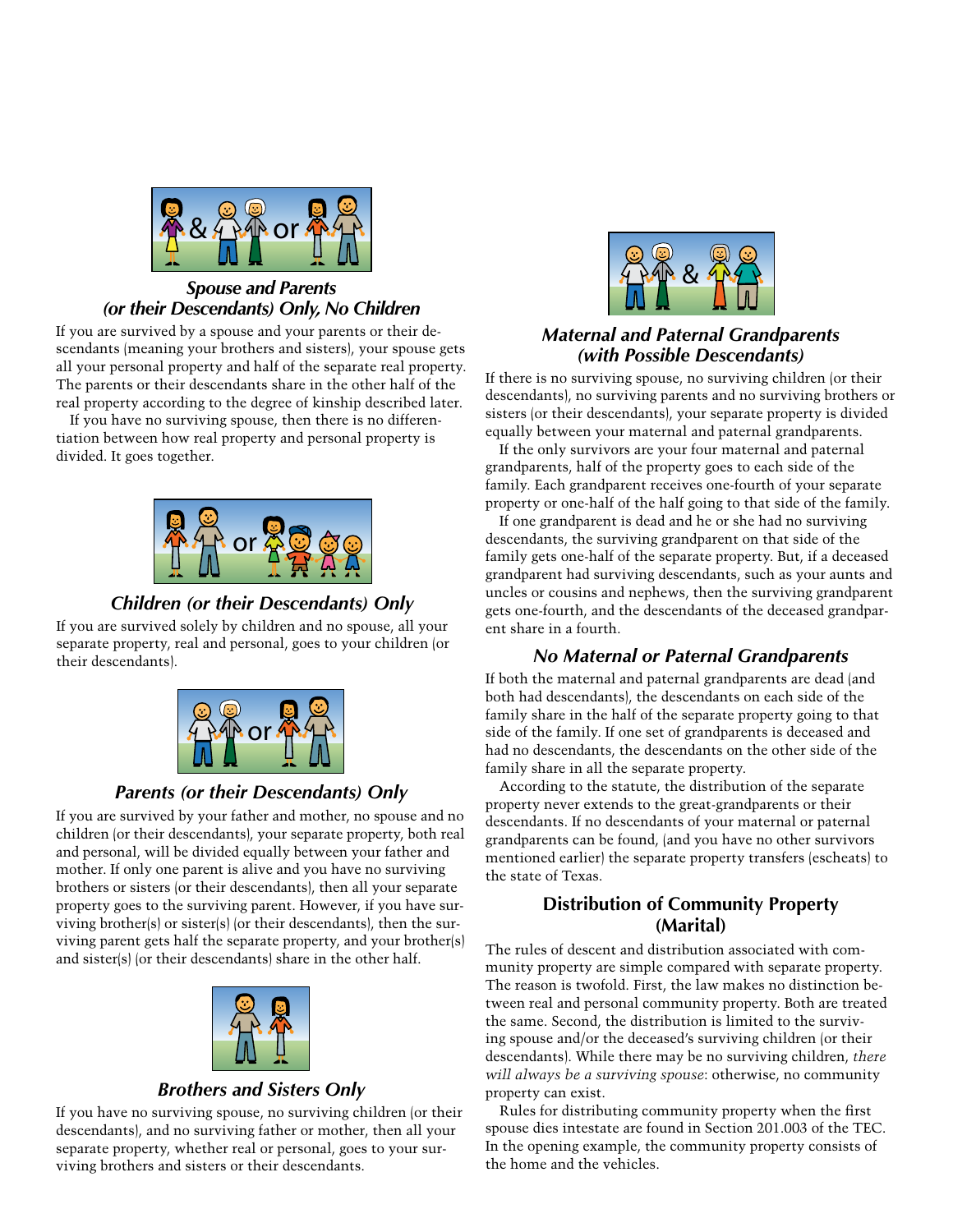

### *Surviving Spouse Only*

If you die intestate survived by a spouse and no children (or their descendants), your spouse gets your half of the community property, regardless of whether it is real or personal. The surviving spouse becomes vested with all the property that was formerly community property. It now becomes the surviving spouse's separate property.



### *Surviving Spouse and Children (or their Descendants) Only*

The presence of surviving children (or their descendants) changes the distribution.

If all your surviving children (or their descendants) are from this marriage and none from prior marriages or out of wedlock with someone other than your surviving spouse, your spouse still gets your half of the community property as before. However, if any of the surviving children (or their descendants) are from another marriage or out of wedlock with someone other than your surviving spouse, then all your children (or their descendants), regardless of origin, receive your half of the community property. The surviving spouse keeps his or her half.

The statute states it this way. Your spouse gets your half of the community property if "all surviving children and descendants of the deceased spouse are also children or descendants of the surviving spouse." The statute adds, "In every case, the community estate passes charged with the debts against it." In other words, whoever gets the property gets the responsibility for paying debt (or lien) against it.

Because the debt (or lien) follows the community property, the recipient(s) may wish to disclaim or renounce the inheritance when the debt approximates or exceeds the value of the property. The procedure is outlined later.

# *Children (or their Descendants) Only*

The statute does not address this situation because if there is no surviving spouse, then there can be no community property to divide. If there is no surviving spouse, all the deceased's property is his or her separate property and will be distributed according to Section 38 discussed earlier.

# **Special Rules**

In specific situations, special rules apply. Here are four.

#### *(1) Per Capita or Per Stirpes? (Section 43, TPC)*

When a group such as all your brothers or sisters (or their descendants) is entitled to receive property, how is the property apportioned among them? For example, assume you have three children (**A**, **B** and **C**) from two marriages. **A** has no children, **B** has one child and the **C** has four children. You die intestate. How is your half of the community property divided among them?

If all three of your children survive you, each receives onethird of your half of the community property. Each stands in the *first or same degree of inheritance* (Sections 201.101 and 201.102 of the TEC). The distribution is on a per-person or percapita basis. But what happens if the **B** and **C** predecease you, and only **A** is living?

Here, **A** stands alone in the first degree of inheritance. So, **A** still gets one third of your half of the community property. The surviving children of **B** and **C** share in the portion that otherwise would have gone to the parent had he or she survived. **B's** surviving child gets one-third of one-half of the community property that would have gone to **B**. **C's** four surviving children each get one-fourth of the one-third of the one-half of the community property that would have gone to **C**. This is known as a *per stirpes* distribution.

Per Stirpes Distribution **Surviving Children and Their Descendents** 



What happens if all three of your children predecease you? Now who stands in the first or same degree of inheritance? This would be your grandchildren. Remember, those standing in the first or same degree receive property on a per capita basis. Thus, each of the surviving five grandchildren receives one-fifth of your one-half of the community property on a per capita basis.

What if one or more of the grandchildren predecease you? How does this affect the distribution?